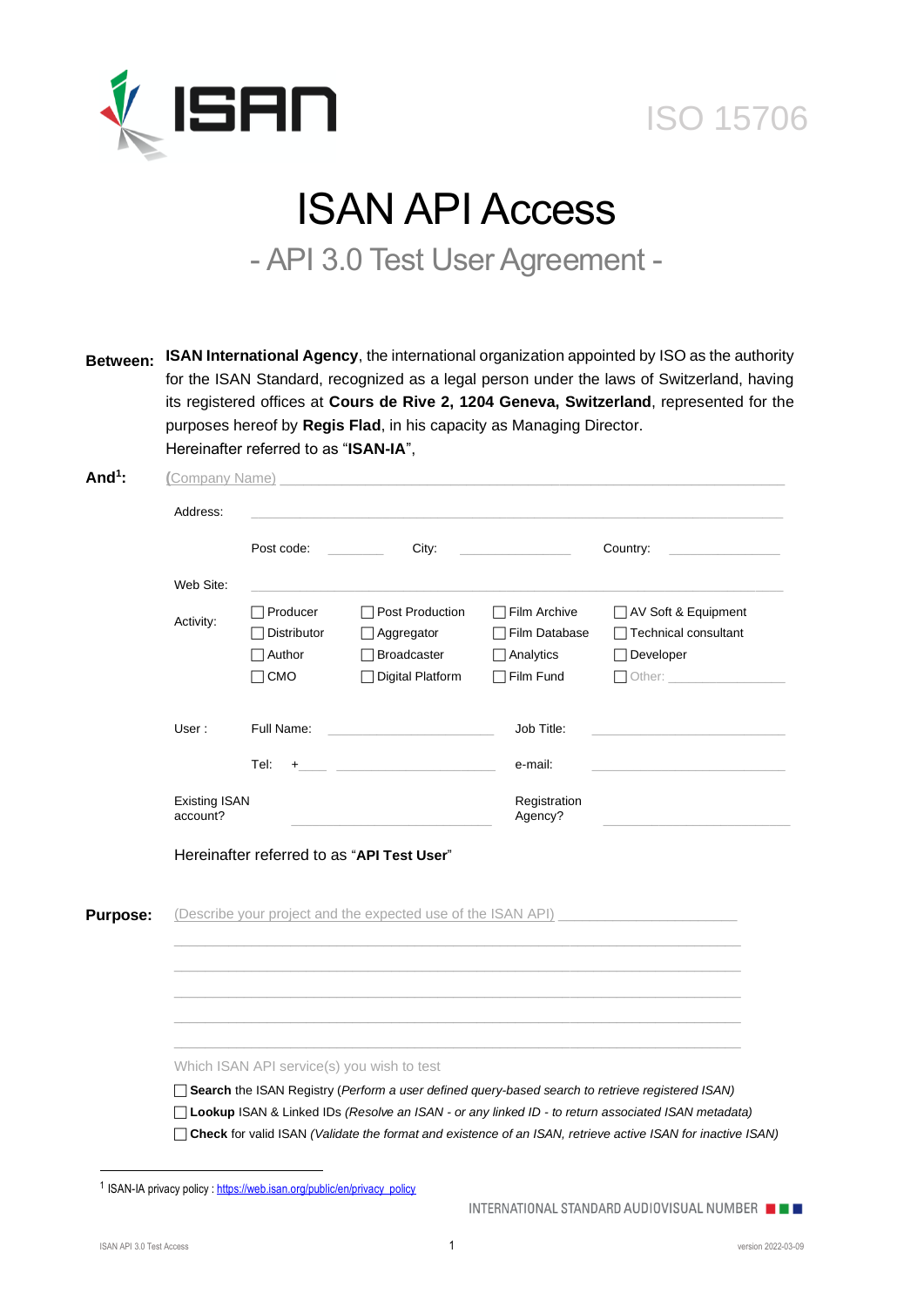



**Basis:** This agreement governs the basis by which **the API Test User** is granted access to the ISAN Registry API 3.0 hereinafter referred to as "**ISAN API 3.0 Test Access**", and by which the **ISAN** and **ISAN Metadata** resulting from ISAN API transactions on the ISAN system in production can be used by the API 3.0 Test User for the sole purpose of testing the ISAN API 3.0. ISAN resulting from transactions on the ISAN sandbox system (https://sandbox.isan.org) shall never be considered as valid ISAN.

#### **Definitions:**

The **"ISAN Database"** is the compilation by ISAN-IA of ISAN identifiers, including the ISAN Metadata and any updates as may occur from time to time.

The ISAN **Registry** is the central database owned, held, operated and managed by ISAN-IA, which includes all administrative and descriptive information associated to ISAN and V-ISAN, of which the ISAN Database is a subset.

**"ISAN Metadata"** is the Descriptive Information associated to the ISAN allocated to an audiovisual work as described in Exhibit 1.

The **ISAN API** or **ISAN Registry API** is the set of services delivered by ISAN-IA for reading or writing programmatically information in the ISAN Registry. The ISAN Registry API enables to connect the API Test User's software and applications to the ISAN Registry.

"**ISAN Official Documents**" shall mean the ISO 15706-1 (ISAN), ISO 15706-2 (V-ISAN) as well as the set of documents, as they may be amended from time to time, published on ISAN-IA's website [\(www.isan.org/resources/#official](http://www.isan.org/resources/#official)) and issued by ISAN-IA in its capacity as authority responsible for the implementation of the ISO Standard, which are binding upon any user of an ISAN and which currently include: the [ISAN User](http://www.isan.org/docs/isan_user_guide.pdf) Guide and the [ISAN Terms](http://www.isan.org/docs/ISAN_Terms_of_Use.pdf)  [of Use.](http://www.isan.org/docs/ISAN_Terms_of_Use.pdf)

## **IT IS AGREED AS FOLLOWS:**

**1.** ISAN-IA delivers the **ISAN API 3.0 Test Access** to the **API Test User** who will be authorized to use it for performing search and lookup tests in the ISAN registry. For the avoidance of doubt, the use of the ISAN and ISAN Metadata resulting from the **ISAN API 3.0 Test Access** is only authorized for testing purposes. Other use of ISAN and ISAN metadata resulting from **transactions with the ISAN API**, require an **ISAN Promoter Agreement**.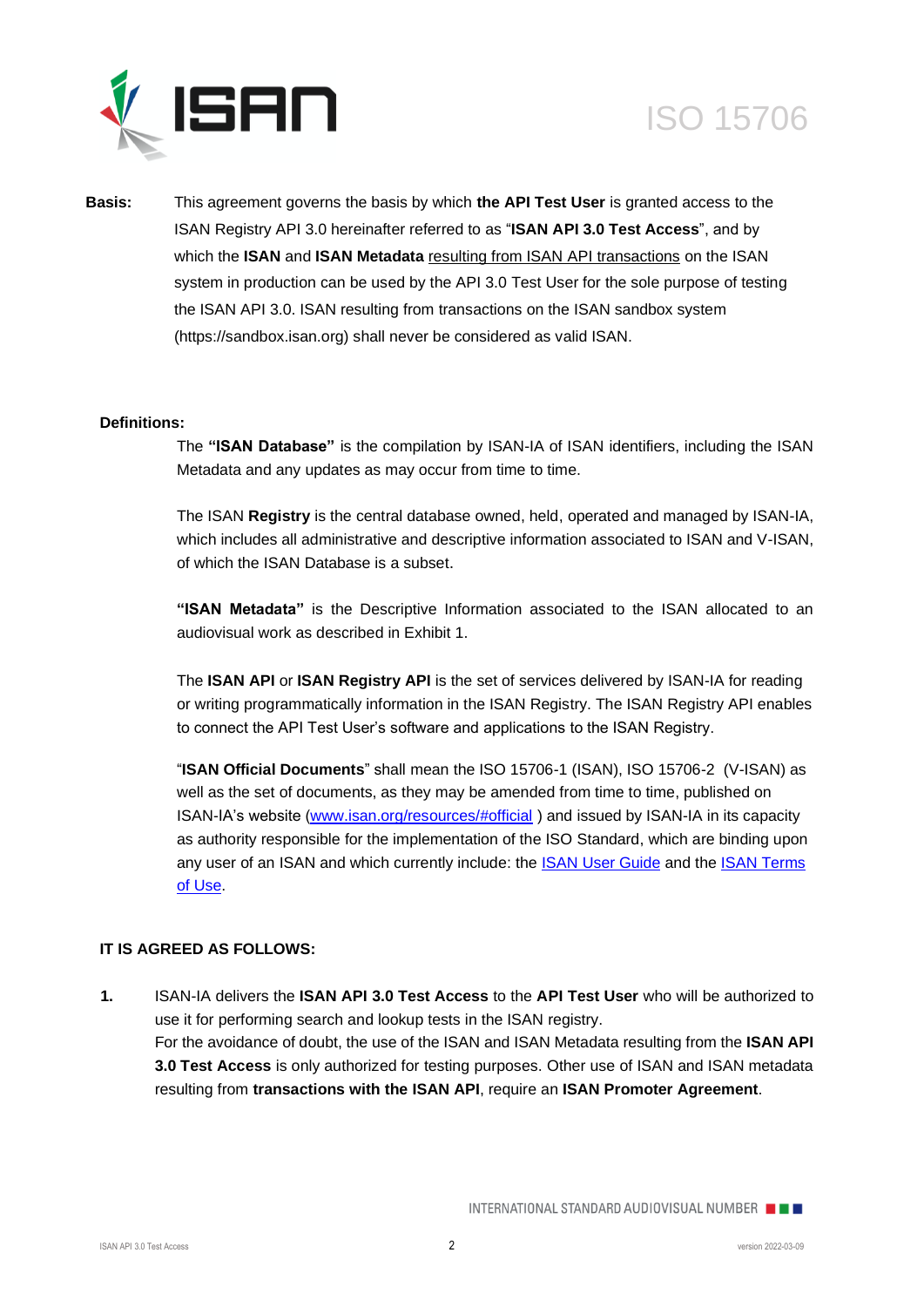

- **2. ISAN Credentials**: ISAN-IA will deliver to the API Test User one or more unique **personal** login, password, security codes, or tokens to access the ISAN Registry via the ISAN API ("**ISAN Credentials**").
	- i. The API Test User may only access the ISAN API and ISAN Registry with the ISAN Credentials provided by ISAN-IA or the Registration Agency.
	- ii. The Promoter may not sell, transfer, sublicense or otherwise disclose the ISAN Credentials to any other party or use it for any purpose not authorized expressly by ISAN-IA or the Registration Agency.
	- iii. The API Test User is entirely responsible for maintaining the confidentiality of the ISAN Credentials and is fully responsible for all activities that occur using its ISAN Credentials.
- **3. General Restrictions**. The API Test User agrees to follow the restrictions set out below and will not encourage or facilitate others to violate these restrictions.
	- **a)** The API Test User will not use the ISAN Registry API in any manner and for any purpose that is not expressly authorized in this Agreement.
	- **b)** The API Test User will not misuse the ISAN Registry API, including (i) modifying, editing, disassembling, decompiling, reverse-engineering, or extracting source code from the ISAN Registry API; (ii) distributing or making copies of the ISAN Registry or making the ISAN Registry available to any person, unless expressly authorized in this agreement; (iii) Interfering, or attempting to interfere, with the proper functioning or performance of the ISAN Registry API.
	- **c)** The API Test User will not facilitate unauthorized access to the ISAN Registry API.
	- **d)** The API Test User will not use the ISAN Registry API or ISAN Metadata for any illegal or unauthorized purpose, including (i) failing to comply with applicable laws and regulations, including, without limitation, laws regarding personal data, privacy, copyright, and export controls; or (ii) misusing ISAN Intellectual Property as defined in the ISAN Terms of Use.
	- **e)** Unless expressly authorized in this agreement, the API Test User will not use the ISAN Registry API, or ISAN Metadata in any manner that compete with the ISAN standard, ISAN-IA or ISAN registration agencies or to build products or services that compete with the ISAN services delivered by ISAN-IA or ISAN registration agencies.
	- **f)** The API Test User will not improperly access, alter or use the ISAN Registry API, including (i) making excessive service calls that are not strictly required for the proper functioning of the API Test User application via the ISAN Registry API; The API Test User will therefore only request the data it needs to operate its test application. (ii) Not use the ISAN Registry API in a manner that adversely impacts the stability of ISAN Registry servers or adversely impacts the behavior of other applications using the ISAN Registry API.
	- **g)** The API Test User will not transfer ISAN Registry content to unauthorized third parties
	- **h)** The API Test User will not use any viruses, worms, trojan horses, or any other harmful code that could affect the ISAN Registry and ISAN Registry API.
	- **i)** The API Test User will not sell, lease, or sublicense the ISAN Registry API or access thereto or derive revenues from the direct use or provision of the ISAN Registry API unless authorized in this agreement.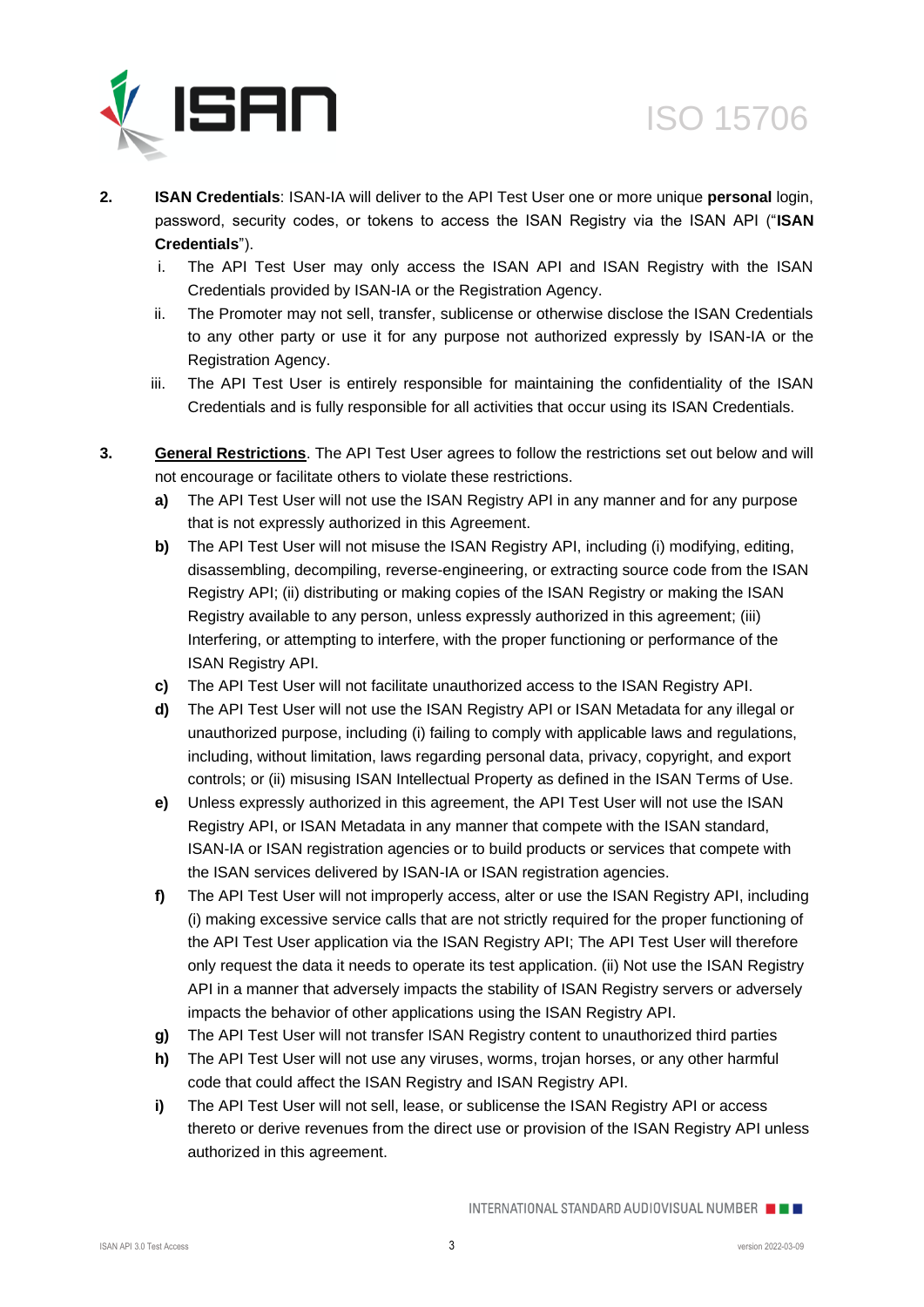



- **j)** The API Test User will not use the ISAN Registry API in a manner that is confusing or misleading as to the source or origin of the ISAN information.
- **4.** The Agreement covers the usage period starting at the date of signature, and for an initial period of **3 (**three**)** months, thereafter, the API Test User can ask for the renewal of the ISAN API Test Access for successive periods of one month. Once the testing phase is over, the API Test User can obtain a regular ISAN API 3.0 Access by the mean of an ISAN Promoter Agreement.
- **5.** The ISAN API Test Access is not subject to fee.
- **6.** ISAN-IA and the Registration Agency may terminate the Agreement with immediate effect if the API Test User is in breach of any provisions of this Agreement.
- **7.** The API Test User acknowledges that:
	- i. the ISAN Registry is under ongoing development and might contain errors or be incomplete.
	- ii. ISAN-IA and the Registration Agency do not make any representation or warranty of merchantability or fitness of the ISAN Registry for a particular purpose.
	- iii. interruptions and loss of service may periodically occur as a result of maintenance or repairs to the ISAN Registry or the ISAN Registry servers, resulting in unexpected outages or interruptions. ISAN-IA and the Registration Agency will not incur any obligation or liability as a result of any such interruption or loss of service.
- **8.** The Agreement shall be governed by and construed in accordance with the laws of Switzerland. The Courts of the Republic and Canton of Geneva shall have exclusive jurisdiction over any dispute arising out of or in connection with the Agreement, subject to

### **9. CONFIRMATION**

The API Test User has read these ISAN API 3.0 Terms of Use as well as the general **ISAN Terms of** [Use,](http://www.isan.org/docs/ISAN_Terms_of_Use.pdf) fully understands its rights and duties and accept to adhere unconditionally to these ISAN API Terms of Use as well as the general ISAN Terms of Use.

(Location and Date) (Name)